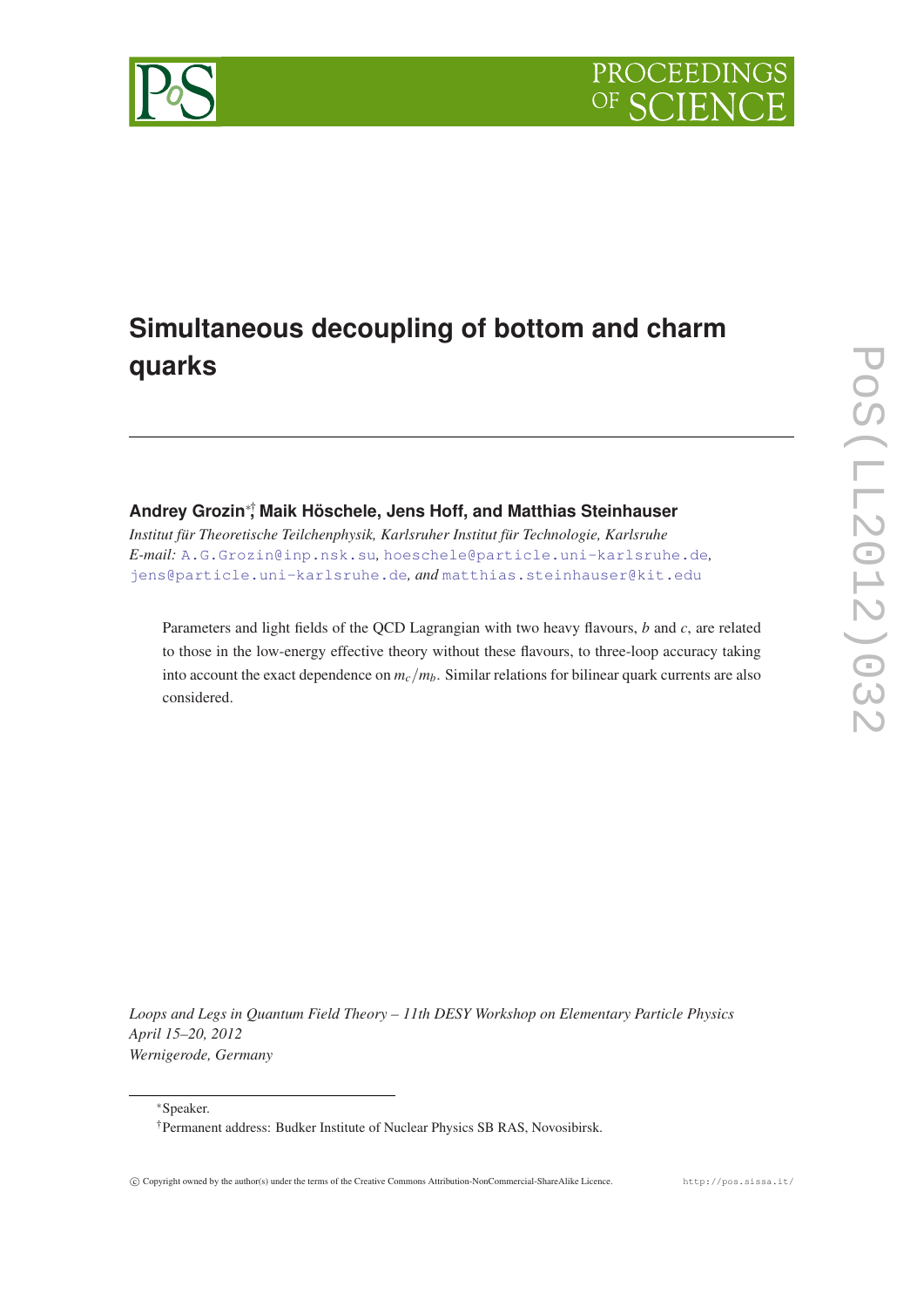## 1. Introduction

We consider QCD with  $n_l$  light flavours,  $n_c$  flavours with mass  $m_c$ , and  $n_b$  flavours with mass  $m_b$  ( $m_c$ , $b \gg \Lambda$ <sub>OCD</sub>,  $m_c/m_b \lesssim 1$ ; the total number of flavours is  $n_f = n_l + n_c + n_b$ ). At low energies  $\ll m_{c,b}$  it is appropriate to use the effective theory without both *b* and *c*. It has the ordinary QCD Lagrangian (with re-defined fields and parameters) plus  $1/m_{c,b}^n$  corrections (higher-dimensional operators). Operators in full QCD (e.g., bilinear quark currents) are also expressed as series in  $1/m<sub>c,b</sub>$  via operators in the effective theory. Traditionally [\[1,](#page-9-0) [2,](#page-9-0) [3](#page-9-0), [4,](#page-9-0) [5\]](#page-9-0), one first decouples *b* quarks, producing an intermediate effective theory; then one decouples *c* quarks (Fig. 1). Power corrections  $(m_c/m_b)^n$  are neglected in this approach. Its advantage is the possibility to sum leading, next-to-leading, etc., powers of  $\log(m_b/m_c)$ ; however, this logarithm is not really large.



Figure 1: Two-step and one-step decoupling.

Alternatively [[6](#page-9-0)], one can decouple both *b* and *c* in a single step (Fig. 1). This can be done at some fixed order in  $\alpha_s$ , renormalization group summation of powers of  $\log(m_b/m_c)$  is not possible. However, now coefficients of perturbative series can be calculated as exact functions of  $m_c/m_b$ . A non-trivial dependence on  $m_c/m_b$  starts from three loops, and the first power correction  $(m_c/m_b)^2(\alpha_s/\pi)^3$  may be of the same order as recently computed [[4](#page-9-0), [5](#page-9-0)] four-loop corrections  $(\alpha_s/\pi)^4$ . It is possible to combine advantages of both approaches by RG summing powers of  $log(m_b/m_c)$  in the leading power term [\[6\]](#page-9-0).

#### 2. Decoupling for fields and parameters of the Lagrangian

The bare fields in the two theories are related by

$$
A_0^{(n_l)} = \left(\zeta_0^0\right)^{1/2} A_0^{(n_f)}, \quad c_0^{(n_l)} = \left(\zeta_c^0\right)^{1/2} c_0^{(n_f)}, \quad q_0^{(n_l)} = \left(\zeta_q^0\right)^{1/2} q_0^{(n_f)},\tag{2.1}
$$

where power corrections are neglected. Similarly, the bare parameters of the Lagrangians are related by

$$
\alpha_{s0}^{(n_l)} = \zeta_{\alpha}^0 \alpha_{s0}^{(n_f)}, \quad a_0^{(n_l)} = \zeta_A^0 a_0^{(n_f)}, \quad m_{q0}^{(n_l)} = \zeta_{m}^0 m_{q0}^{(n_f)}.
$$
 (2.2)

The  $\overline{\text{MS}}$  renormalized fields and parameters are related by

$$
\alpha_s^{(n_l)}(\mu') = \zeta_\alpha(\mu', \mu) \alpha_s^{(n_f)}(\mu), \quad A^{(n_l)}(\mu') = \zeta_A^{1/2}(\mu', \mu) A^{(n_f)}(\mu), \tag{2.3}
$$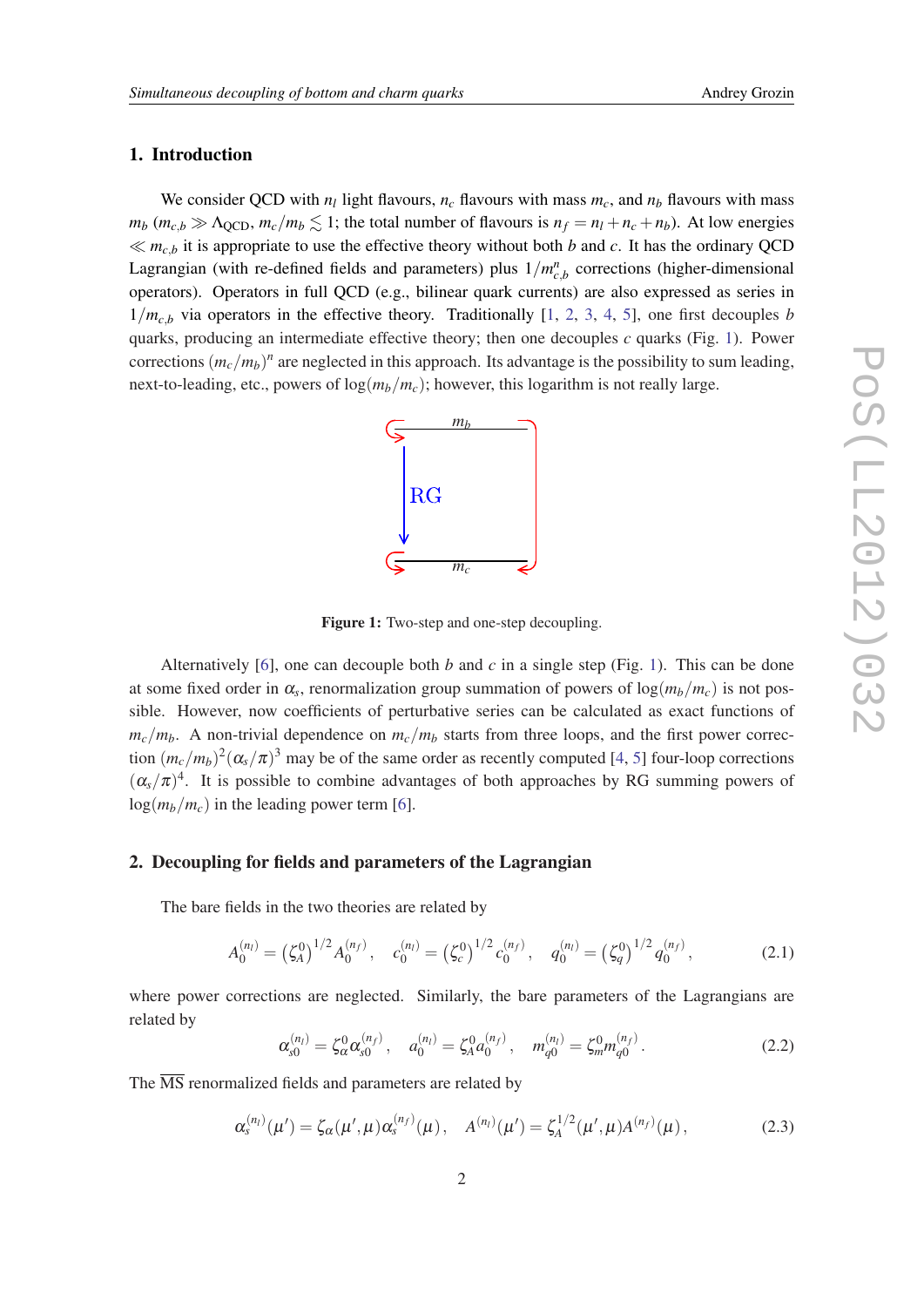where

$$
\zeta_{\alpha}(\mu', \mu) = \frac{Z_{\alpha}^{(n_f)}(\alpha_s^{(n_f)}(\mu))}{Z_{\alpha}^{(n_f)}(\alpha_s^{(n_f)}(\mu'))} \zeta_{\alpha}^{0}(\alpha_s^{(n_f)}) ,
$$
  

$$
\zeta_{A}(\mu', \mu) = \frac{Z_{A}^{(n_f)}(\alpha_s^{(n_f)}(\mu), a^{(n_f)}(\mu))}{Z_{A}^{(n_f)}(\alpha_s^{(n_f)}(\mu'), a^{(n_f)}(\mu'))} \zeta_{A}^{0}(\alpha_s^{(n_f)}, a_0^{(n_f)}) ,
$$
 (2.4)

and similarly for other decoupling coefficients.

Let's consider, for example, the gluon field. In the full QCD  $(n_f)$  flavours), the bare field is related to the field in the on-shell scheme by  $A_0^{(n_f)} = Z_A^{\text{os}(n_f)}$  $Z_A^{\text{os}(n_f)} A_{\text{os}}^{(n_f)}$ , where  $Z_A^{\text{os}(n_f)} = 1/(1+\Pi_A^{(n_f)})$  $A^{(n_f)}(0)),$ and  $\Pi_A^{(n_f)}$  $A^{(n_f)}(0)$  contains at least one heavy-quark loop. Similarly, in the effective theory ( $n_l$  flavours)  $A_0^{(n_l)} = Z_A^{\text{os}(n_l)}$  $Z_A^{os(n_l)}A_{\text{os}}^{(n_l)}$ , where  $Z_A^{os(n_l)} = 1/(1 + \Pi_A^{(n_l)})$  ${\Pi_A^{(n_l)}}(0)$ ), and  ${\Pi_A^{(n_l)}}$  $A_A^{(n_l)}(0) = 0$  because it has no scale. Gluon propagators renormalized in the on-shell scheme in both theories are equal to the free one near the mass shell, and hence  $A_{os}^{(n_f)} = A_{os}^{(n_f)}$  up to power corrections. Therefore

$$
\zeta_A^0 = \frac{Z_A^{\text{os}(n_l)}}{Z_A^{\text{os}(n_f)}} = 1 + \Pi_A^{(n_f)}(0), \quad \text{and} \quad \zeta_A(\mu', \mu) = \frac{Z_A^{(n_f)}}{Z_A^{(n_l)}} \frac{Z_A^{\text{os}(n_l)}}{Z_A^{\text{os}(n_f)}}.
$$
 (2.5)

Other fields are treated in the same way. The bare decoupling coefficient for light-quark masses is given by

$$
\zeta_m^0 = Z_q^{\text{os}} \left[ 1 - \Sigma_S(0) \right],\tag{2.6}
$$

where the light-quark self-energy is  $\Sigma(p) = p \Sigma_V(p^2) + m_{q0} \Sigma_S(p^2)$ .

In order to find the decoupling for  $\alpha_s$ , one has to consider some vertex function:  $A\bar{c}c$ ,  $A\bar{q}q$ , or *AAA*. They are expanded in their external momenta, and only the leading non-vanishing terms are retained. In the low-energy theory they get no loop corrections, and are given by the tree-level vertices of dimension-4 operators in the Lagrangian. In full QCD they are equal to the tree-level vertices times  $1 + \Gamma_i$ , where loop corrections  $\Gamma_i$  contain at least one heavy-quark loop<sup>1</sup>. Then

$$
\zeta_{\alpha}^{0}(\alpha_{s0}^{(n_f)}) = (1 + \Gamma_{A\bar{c}c})^{2} (Z_{c}^{\text{os}})^{2} Z_{A}^{\text{os}} = (1 + \Gamma_{A\bar{q}q})^{2} (Z_{q}^{\text{os}})^{2} Z_{A}^{\text{os}} = (1 + \Gamma_{AAA})^{2} (Z_{A}^{\text{os}})^{3} . \tag{2.7}
$$

The gluon self-energy up to three loops has the structure

$$
\Pi_{A}(0) = \frac{1}{3} \left( n_b m_{b0}^{-2\varepsilon} + n_c m_{c0}^{-2\varepsilon} \right) T_F \frac{\alpha_{s0}^{(n_f)}}{\pi} \Gamma(\varepsilon) + P_h \left( n_b m_{b0}^{-4\varepsilon} + n_c m_{c0}^{-4\varepsilon} \right) T_F \left( \frac{\alpha_{s0}^{(n_f)}}{\pi} \Gamma(\varepsilon) \right)^2
$$

$$
+ \left[ \left( P_{hg} + P_{hl} T_F n_l \right) \left( n_b m_{b0}^{-6\varepsilon} + n_c m_{c0}^{-6\varepsilon} \right) + P_{hh} T_F \left( n_b^2 m_{b0}^{-6\varepsilon} + n_c^2 m_{c0}^{-6\varepsilon} \right) \right.
$$

$$
+ P_{bc} \left( \frac{m_{c0}}{m_{b0}} \right) T_F n_b n_c \left( m_{b0} m_{c0} \right)^{-3\varepsilon} \left] T_F \left( \frac{\alpha_{s0}^{(n_f)}}{\pi} \Gamma(\varepsilon) \right)^3 + \cdots. \tag{2.8}
$$

<sup>&</sup>lt;sup>1</sup>For *Aqq* at the zeroth order in external momenta, there is the only structure  $\gamma^{\mu}$ . For *Acc* at the first order we shall prove this a little later. The *AAA* vertex at the first order in its external momenta can have, in addition to the tree-level structure, one more structure:  $d^{a_1a_2a_3}(g^{\mu_1\mu_2}k_3^{\mu_3} + \text{cycle})$ ; however, the Slavnov–Taylor identity  $\langle T\{\partial^{\mu}A_{\mu}(x),\partial^{\nu}A_{\nu}(y),\partial^{\lambda}A_{\lambda}(z)\}\rangle = 0$  leads to  $\Gamma^{a_1a_2a_3}_{\mu_1\mu_2\mu_3}k_1^{\mu_1}k_2^{\mu_2}k_3^{\mu_3} = 0$ , thus excluding this second structure.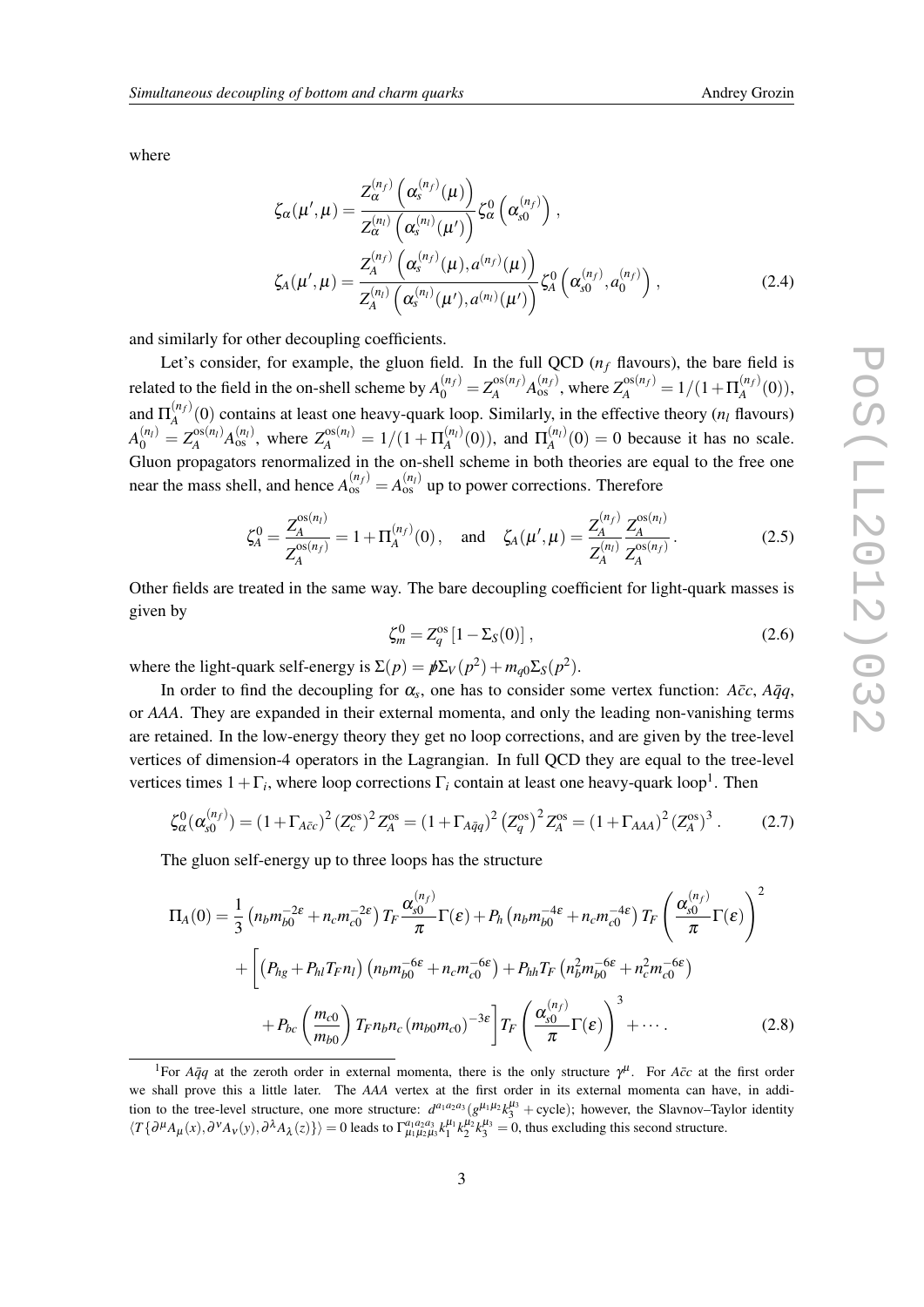<span id="page-3-0"></span>The contribution involving both  $b$  and  $c$  first appears at three loops (Fig. 2) and satisfies

$$
P_{bc}(x^{-1}) = P_{bc}(x), \quad P_{bc}(1) = 2P_{hh}, \quad P_{bc}^{\text{hard}}(x \to 0) \to P_{hl}x^{3\varepsilon}, \tag{2.9}
$$

where  $P_{bc}^{\text{hard}}$  is the contribution of the hard region (all loop momenta  $\sim m_b$ ).



Figure 2: Some contributions to the gluon self-energy with both *b* (thick) and *c* (thin) loops.

The ghost self-energy up to three loops has the structure

$$
\Pi_{c}(0) = C_{h} \left( n_{b} m_{b0}^{-4\varepsilon} + n_{c} m_{c0}^{-4\varepsilon} \right) C_{A} T_{F} \left( \frac{\alpha_{s0}^{(n_{f})}}{\pi} \Gamma(\varepsilon) \right)^{2} + \left[ \left( C_{hg} + C_{hl} T_{F} n_{l} \right) \left( n_{b} m_{b0}^{-6\varepsilon} + n_{c} m_{c0}^{-6\varepsilon} \right) + C_{hh} T_{F} \left( n_{b}^{2} m_{b0}^{-6\varepsilon} + n_{c}^{2} m_{c0}^{-6\varepsilon} \right) + C_{bc} \left( \frac{m_{c0}}{m_{b0}} \right) T_{F} n_{b} n_{c} \left( m_{b0} m_{c0} \right)^{-3\varepsilon} \left[ C_{A} T_{F} \left( \frac{\alpha_{s0}^{(n_{f})}}{\pi} \Gamma(\varepsilon) \right)^{3} + \cdots \right] \tag{2.10}
$$

The contribution with both *b* and *c* (Fig. 3) has similar properties.



Figure 3: The contribution to the ghost self-energy with both *b* and *c* loops.

The light-quark self-energy up to three loops has the structure

$$
\Sigma_V(0) = V_h \left( n_b m_{b0}^{-4\varepsilon} + n_c m_{c0}^{-4\varepsilon} \right) C_F T_F \left( \frac{\alpha_{s0}^{(n_f)}}{\pi} \Gamma(\varepsilon) \right)^2
$$
  
+ 
$$
\left[ \left( V_{hg} + V_{hl} T_F n_l \right) \left( n_b m_{b0}^{-6\varepsilon} + n_c m_{c0}^{-6\varepsilon} \right) + V_{hh} T_F \left( n_b^2 m_{b0}^{-6\varepsilon} + n_c^2 m_{c0}^{-6\varepsilon} \right) \right.
$$

$$
+ V_{bc} \left( \frac{m_{c0}}{m_{b0}} \right) T_F n_b n_c \left( m_{b0} m_{c0} \right)^{-3\varepsilon} \left[ C_F T_F \left( \frac{\alpha_{s0}^{(n_f)}}{\pi} \Gamma(\varepsilon) \right)^3 + \cdots, \qquad (2.11)
$$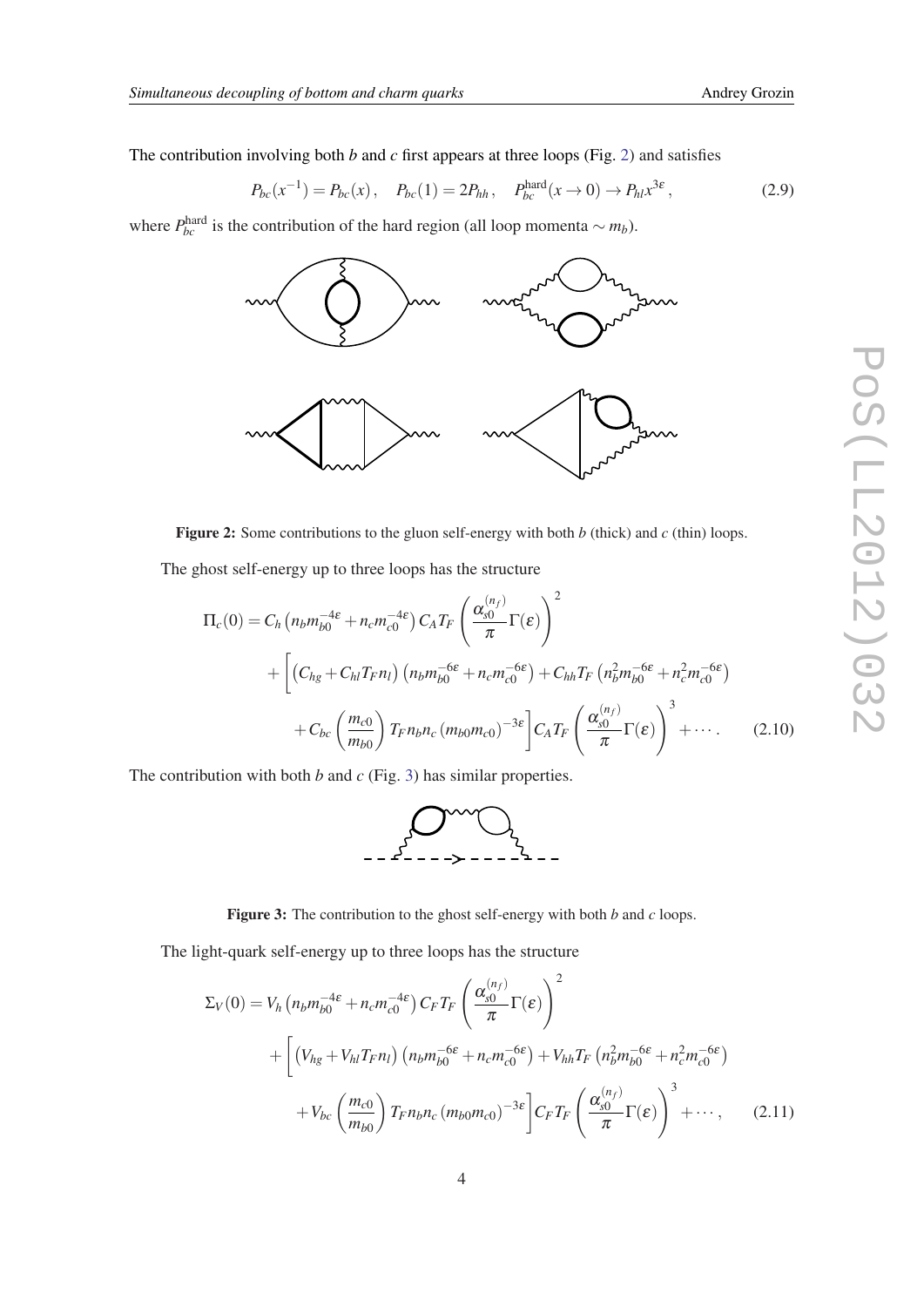where  $V_{bc}$  comes from the diagram similar to Fig. [3;](#page-3-0)  $\Sigma_S(0)$  has the same structure.

We choose to use the ghost–gluon vertex for finding  $\zeta_{\alpha}$ . When expanded in its external momenta up to linear terms, it has the structure

$$
\begin{aligned}\n\sum_{\substack{\lambda\\ \lambda \in \mathcal{U}}}\n\frac{\lambda}{\lambda} &= A^{\mu\nu} p_{\nu}, \quad A^{\mu\nu}(0) = A g^{\mu\nu}, \\
\sum_{\substack{\lambda\\ \lambda \in \mathcal{U}}}\n\frac{\lambda}{\lambda} &= A^{\mu\nu} p_{\nu}, \quad A^{\mu\nu}(0) = A g^{\mu\nu},\n\end{aligned}
$$

i.e., it is proportional to the tree vertex. The leftmost vertex on the ghost line singles out the longitudinal part of the gluon propagator:

0 *k <sup>k</sup>* <sup>∼</sup> *<sup>k</sup>* λ .

Therefore all corrections vanish in Landau gauge. Those with a quark loop in the leftmost gluon line vanish in any covariant gauge:



Diagrams with quark triangles produce differences:



where those with a massless triangle vanish; the remaining two give  $[t^a, t^b]$ . Finally, the diagram with the three-gluon vertex



gives  $[t^b, t^a]$  and cancels the previous one. In result, the two-loop vertex exactly vanishes. The three-loop vertex vanishes in Landau gauge; it contains no diagrams with both *b* and *c* loops.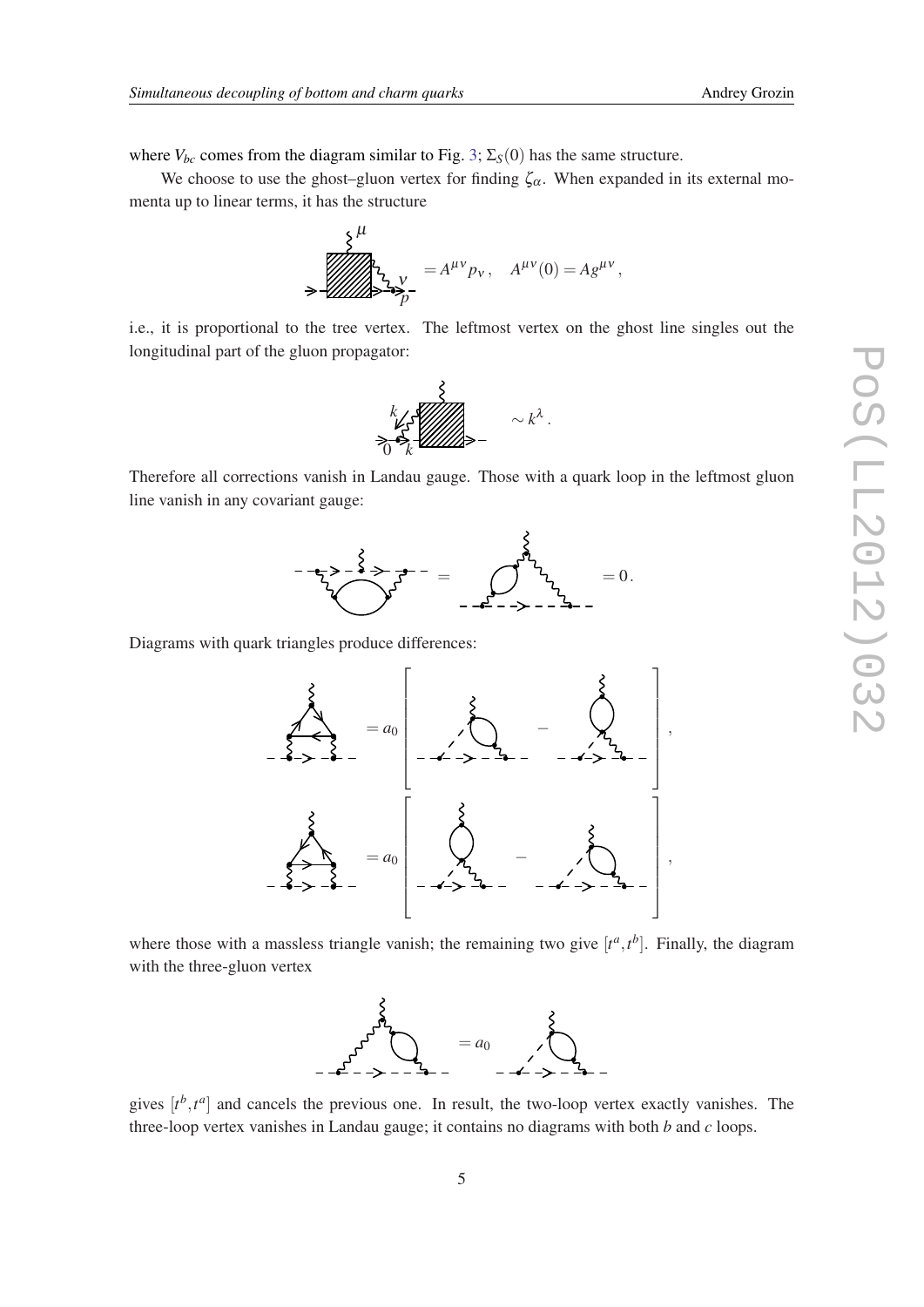We used FIRE [[7](#page-9-0)] for reduction of two-scale three-loop Feynman integrals. There are two master integrals: Fig. 4 and the same integral with a numerator. They were considered in [[8](#page-9-0), [9\]](#page-9-0). At  $m_b = m_c$  they are not independent;  $\varepsilon$  expansion of the only master integral has been considered in [\[10](#page-9-0)].



Figure 4: The master integral.

The decoupling relation  $\alpha_{s0}^{(n_l)} = \zeta_{\alpha}^0 \alpha_{s0}^{(n_f)}$  $\int_{s0}^{(n_f)}$  contains

$$
\zeta_{\alpha}^{0} = 1 - \frac{1}{3} \left( n_b m_{b0}^{-2\varepsilon} + n_c m_{c0}^{-2\varepsilon} \right) T_F \frac{\alpha_{s0}^{(n_f)}}{\pi} \Gamma(\varepsilon) + \cdots.
$$

We re-express the right-hand side via renormalized quantities

$$
\frac{\alpha_{s0}^{(n_f)}}{\pi} \Gamma(\varepsilon) = \frac{\alpha_s^{(n_f)}(\mu)}{\pi \varepsilon} Z_{\alpha}^{(n_f)}(\alpha_s^{(n_f)}(\mu)) e^{\gamma \varepsilon \varepsilon} \Gamma(1+\varepsilon) \mu^{2\varepsilon},
$$
  
\n
$$
m_{b0} = Z_m^{(n_f)}(\alpha_s^{(n_f)}(\mu)) m_b(\mu), \quad m_{c0} = Z_m^{(n_f)}(\alpha_s^{(n_f)}(\mu)) m_c(\mu).
$$

It is convenient to use  $\mu = \bar{m}_b$  which is defined as the root of the equation  $m_b(\bar{m}_b) = \bar{m}_b$ . We obtain  $\alpha^{(n_l)}_{s0}$  $s_0^{(n_l)}$  expressed via  $\alpha_s^{(n_f)}(\bar{m}_b)$ ,  $\bar{m}_b$ , and  $m_c(\bar{m}_b)$ . Inverting the series

$$
\frac{\alpha_{s0}^{(n_l)}}{\pi}\Gamma(\varepsilon)=\frac{\alpha_{s}^{(n_l)}(\mu')}{\pi\varepsilon}Z_\alpha^{(n_l)}\left(\alpha_{s}^{(n_l)}(\mu')\right)e^{\gamma\varepsilon\varepsilon}\Gamma(1+\varepsilon)\mu'^{2\varepsilon},
$$

we obtain  $\alpha_s^{(n_l)}(\mu')$ . It is convenient to use  $\mu' = m_c(\bar{m}_b)$ , then the result is expressed via  $\alpha_s^{(n_f)}(\bar{m}_b)$ and

$$
x = \frac{m_c(\bar{m}_b)}{\bar{m}_b}.
$$

The procedure for gauge-dependent decoupling coefficients (e.g., ζ*A*) is similar but a little more lengthy.

#### 3. Decoupling for bilinear quark currents

Until now we considered the fields and parameters of the Lagrangian. Other operators in full QCD also can be expressed via operators in the effective theory. Here we shall discuss bilinear quark currents [\[11](#page-9-0)].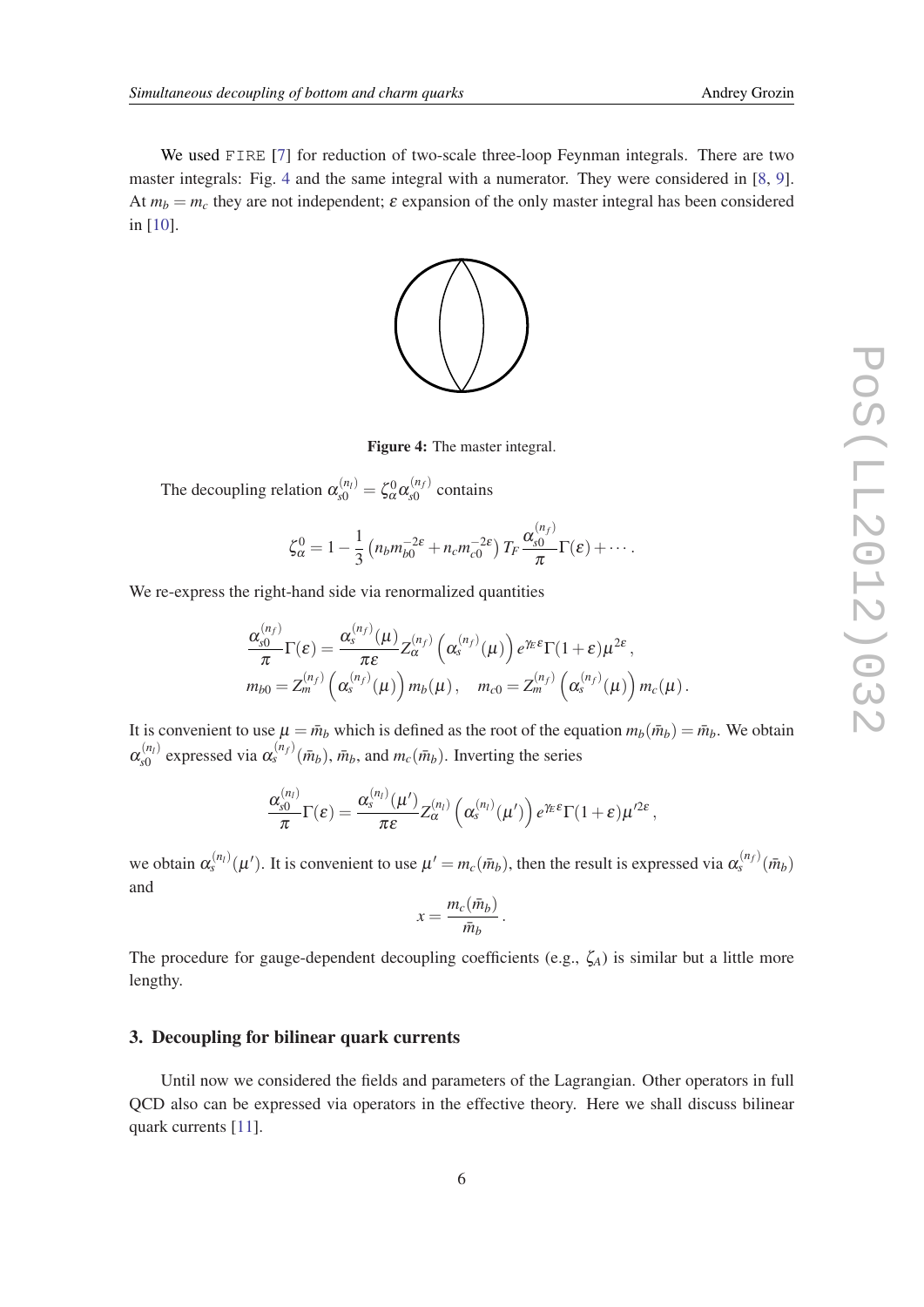#### 3.1 Light non-singlet currents

First we consider light-quark currents

$$
j_{n0}^{(n_f)} = \bar{q}_0^{(n_f)} \Gamma_n \tau q_0^{(n_f)} = Z_n^{(n_f)} (\alpha_s^{(n_f)}(\mu)) j_n^{(n_f)}(\mu), \qquad (3.1)
$$

where  $\Gamma_n = \gamma^{[\mu_1} \cdots \gamma^{\mu_n]}$  is the antisymmetrized product of *n*  $\gamma$ -matrices, and  $\tau$  is a non-singlet flavour matrix. Their anomalous dimensions are known up to three loops [[12](#page-9-0)], and *n* appears in the formula as a symbolic parameter.

These currents can be expressed via operators in the *n<sup>l</sup>* flavour theory:

$$
j_n^{(n_f)}(\mu) = \zeta_n^{-1}(\mu', \mu) j_n^{(n_f)}(\mu') + \mathcal{O}(1/m_{c,b}^2).
$$
 (3.2)

It is convenient first to find the bare decoupling  $j_{n0}^{(n_f)} = (\zeta_n^0)^{-1} j_{n0}^{(n_f)}$  $n_0^{(n_l)}$  (neglecting power corrections), then

$$
\zeta_n(\mu', \mu) = \frac{Z_n^{(n_f)}(\alpha_s^{(n_f)}(\mu))}{Z_n^{(n_f)}(\alpha_s^{(n_f)}(\mu'))} \zeta_n^0.
$$
\n(3.3)

The bare decoupling coefficient is obtained by matching on-shell matrix elements:

$$
Z_q^{\text{os}(n_f)}\left(1+\Gamma_n^{(n_f)}\right) = \left(\zeta_n^0\right)^{-1} Z_q^{\text{os}(n_l)}\left(1+\Gamma_n^{(n_l)}\right),\tag{3.4}
$$

where  $Z_q^{\text{os}(n_l)} = 1$  and  $\Gamma_n^{(n_l)} = 0$  at zero external momenta. Therefore,

$$
\left(\zeta_n^0\right)^{-1} = Z_q^{os}(\alpha_{s0}^{(n_f)}, a_0^{(n_f)}) \left(1 + \Gamma_n(\alpha_{s0}^{(n_f)}, a_0^{(n_f)})\right). \tag{3.5}
$$

Decoupling of a single heavy flavour for light-quark non-singlet currents up to three loops has been considered in [\[13](#page-9-0)] (*n* appears in the result as a symbolic parameter).

The vertex up to three loops has the structure

$$
\Gamma_n = \Gamma_h \left( n_b m_{b0}^{-4\varepsilon} + n_c m_{c0}^{-4\varepsilon} \right) C_F T_F \left( \frac{\alpha_{s0}^{(n_f)}}{\pi} \Gamma(\varepsilon) \right)^2
$$
  
+ 
$$
\left[ \left( \Gamma_{hg} + \Gamma_{hl} T_F n_l \right) \left( n_b m_{b0}^{-6\varepsilon} + n_c m_{c0}^{-6\varepsilon} \right) + \Gamma_{hh} T_F \left( n_b^2 m_{b0}^{-6\varepsilon} + n_c^2 m_{c0}^{-6\varepsilon} \right) + \Gamma_{bc} \left( \frac{m_{c0}}{m_{b0}} \right) T_F n_b n_c \left( m_{b0} m_{c0} \right)^{-3\varepsilon} \right] C_F T_F \left( \frac{\alpha_{s0}^{(n_f)}}{\pi} \Gamma(\varepsilon) \right)^3 + \cdots, \tag{3.6}
$$

where Γ*bc* comes from the diagram Fig. [5a](#page-7-0) (*n* appears in the result as a symbolic parameter), and

$$
\Gamma_{bc}(x^{-1}) = \Gamma_{bc}(x), \quad \Gamma_{bc}(1) = 2\Gamma_{hh}, \quad \Gamma_{bc}^{\text{hard}}(x \to 0) \to \Gamma_{hl}x^{3\varepsilon}.
$$
 (3.7)

For the vector current  $(n = 1)$ 

$$
\zeta_1^0 = 1, \quad Z_1^{(n_f)} = Z_1^{(n_l)} = 1, \quad \zeta_1(\mu', \mu) = 1 \tag{3.8}
$$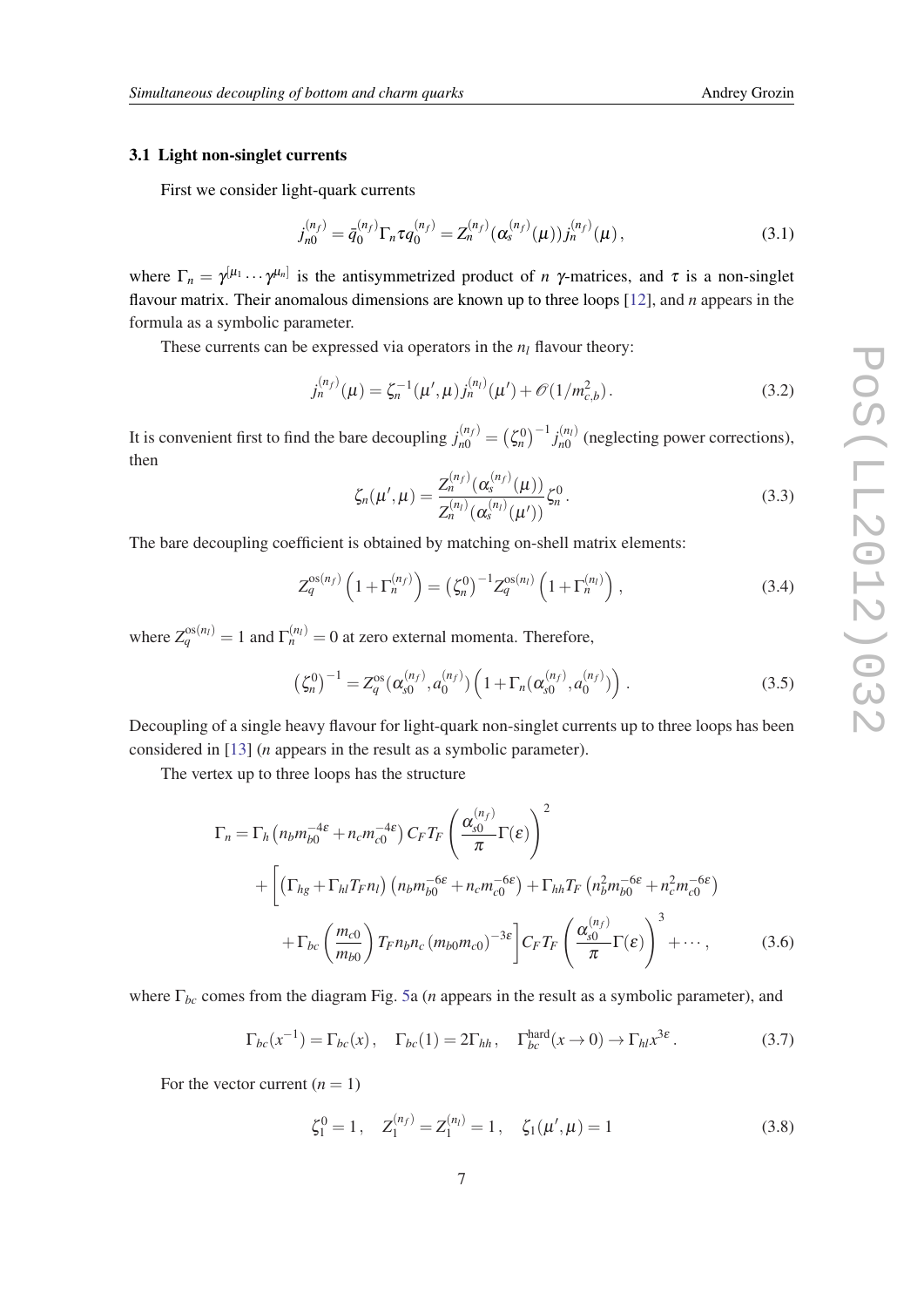<span id="page-7-0"></span>

Figure 5: Vertices of light-quark currents (the very thin line means light quark).

to all orders<sup>2</sup>. For the scalar current  $(n = 0)$ 

$$
\zeta_0^0 = (\zeta_m^0)^{-1}, \quad \zeta_0(\mu', \mu) = \zeta_m^{-1}(\mu', \mu). \tag{3.9}
$$

The current with  $n = 4$  is related to  $n = 0$ , and with  $n = 3$  — to  $n = 1$ . We can define the renormalized currents with 't Hooft–Veltman  $γ_5$  as

$$
\left(\bar{q}\gamma_5^{\text{HV}}\tau q\right)_\mu = \frac{i}{4!} \varepsilon_{\alpha\beta\gamma\delta} j_4^{\alpha\beta\gamma\delta}(\mu), \quad \left(\bar{q}\gamma_5^{\text{HV}}\gamma_\delta\tau q\right)_\mu = \frac{i}{3!} \varepsilon_{\alpha\beta\gamma\delta} j_3^{\alpha\beta\gamma}(\mu), \tag{3.10}
$$

because the renormalized currents  $j_4(\mu)$ ,  $j_3(\mu)$  live in 4 dimensions. The currents with "anticommuting  $\gamma_5$ " are [\[14](#page-9-0), [15](#page-9-0)]

$$
\left(\bar{q}\gamma_5^{\text{AC}}\tau q\right)_\mu = Z_P(\alpha_s(\mu)) \left(\bar{q}\gamma_5^{\text{HV}}\tau q\right)_\mu, \quad \left(\bar{q}\gamma_5^{\text{AC}}\gamma^\alpha\tau q\right)_\mu = Z_P(\alpha_s(\mu)) \left(\bar{q}\gamma_5^{\text{HV}}\gamma^\alpha\tau q\right)_\mu, \quad (3.11)
$$

where the finite renormalization factors *ZP*,*<sup>A</sup>* are tuned to make the anomalous dimensions of these currents equal to those of  $j_0$ ,  $j_1$  (the last anomalous dimension is 0). The anticommuting  $\gamma_5$  does not influence decoupling coefficients, and therefore

$$
\frac{\zeta_4(\mu',\mu)}{\zeta_0(\mu',\mu)} = \frac{Z_P^{(n_f)}(\alpha_s^{(n_f)}(\mu))}{Z_P^{(n_f)}(\alpha_s^{(n_f)}(\mu'))}, \quad \frac{\zeta_3(\mu',\mu)}{\zeta_1(\mu',\mu)} = \frac{Z_A^{(n_f)}(\alpha_s^{(n_f)}(\mu))}{Z_A^{(n_f)}(\alpha_s^{(n_f)}(\mu'))}.
$$
\n(3.12)

These ratios do not depend on  $m_c/m_b$ .

#### 3.2 Light singlet currents

Now we shall consider flavour-singlet light-quark currents ( $\tau = 1$ ). In addition to diagrams discussed above, their vertex functions contain diagrams where the light quark emitted in the current vertex returns to the same vertex. These diagrams vanish for even *n*; therefore, we have to consider  $n = 1$  and 3. The decoupling coefficient for the vector current is exactly 1. The anomalous dimension of the flavour-singlet  $j_3$  has been calculated up to three loops in [[15](#page-9-0), [16\]](#page-9-0). As compared to the non-singlet case, there is an additional vertex diagram Fig. 5b [[17,](#page-9-0) [2\]](#page-9-0); it has the structure

$$
A_s C_F T_F^2 n_l \left( n_b m_{b0}^{-6\varepsilon} + n_c m_{c0}^{-6\varepsilon} \right) \left( \frac{\alpha_{s0}^{(n_f)}}{\pi} \Gamma(\varepsilon) \right)^3. \tag{3.13}
$$

<sup>&</sup>lt;sup>2</sup>For example, if  $\tau$  is diagonal with Tr  $\tau = 0$ , then  $\int j_1^{\mu} dS_{\mu}$  over all space  $(dS_{\mu})$  is the area element of the hypersurface) is a linear combination of differences of the numbers of quarks and antiquarks of various flavours; these differences are integer numbers, and do not change when we switch from the full QCD to the effective theory.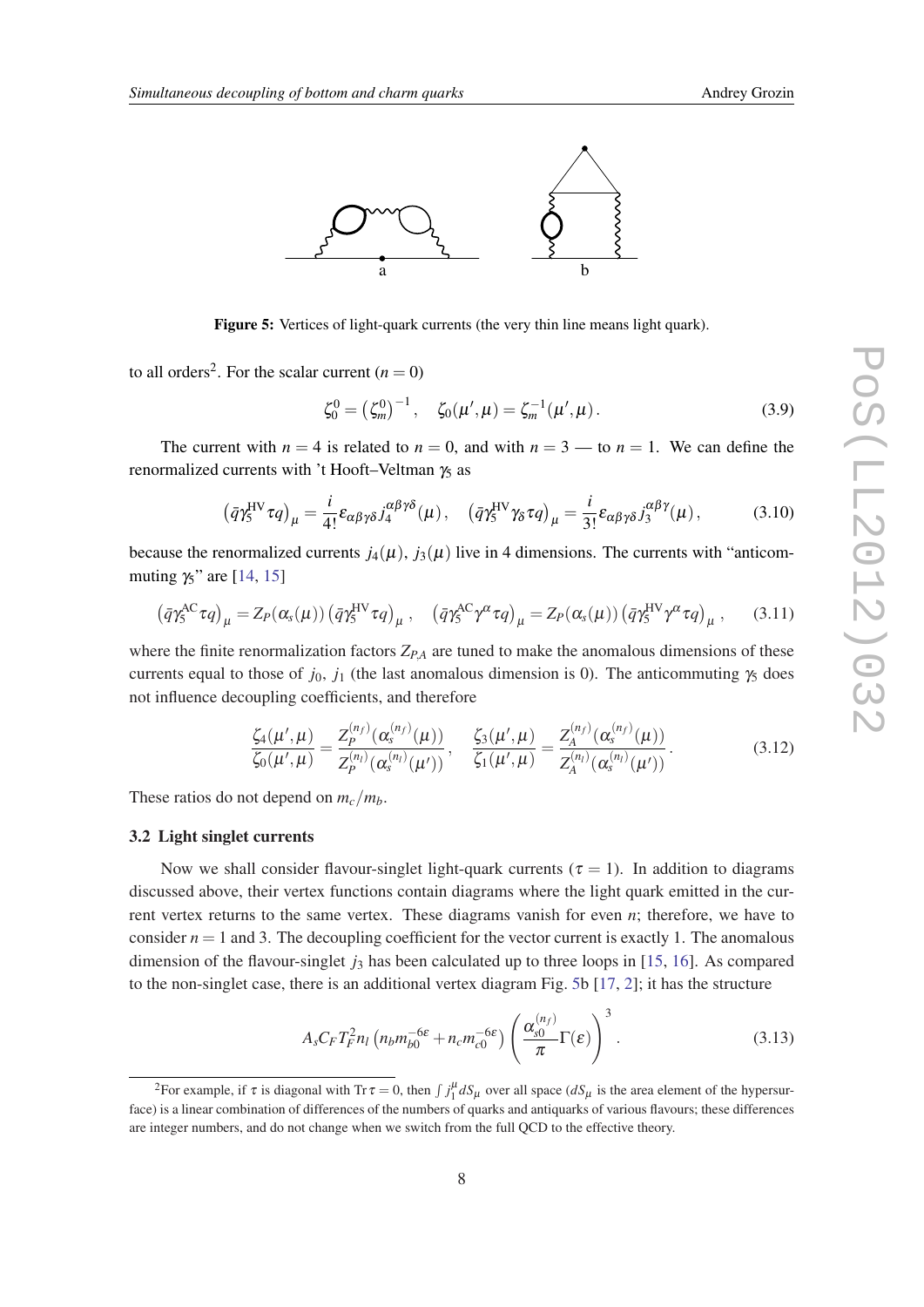#### 3.3 Heavy currents

Finally, we consider *b*-quark currents (results for *c*-quark currents can be obtained by the obvious substitution). They can produce flavour-singlet light-quark currents. The number of γ matrices on the light-quark line is always odd, hence we should consider the currents with  $n = 1$ and 3. The vector current simply becomes 0 in the effective theory, up to power corrections. The current with  $n = 3$  becomes the flavour-singlet light-quark current:

$$
j_{b0} = \bar{b}_0 \gamma^{[\alpha} \gamma^{\beta} \gamma^{\gamma]} b_0, \quad j_{q0} = \bar{q}_0 \gamma^{[\alpha} \gamma^{\beta} \gamma^{\gamma]} q_0, \quad j_{b0}^{n_f} = \zeta_A^0 j_{q0}^{n_f}, \tag{3.14}
$$

where  $\zeta_A^0$  starts from two loops (Fig. 6a). Decoupling of the single heavy flavour (*b*) has been calculated up to three loops in  $[16, 17]$  $[16, 17]$  $[16, 17]$  $[16, 17]$  $[16, 17]$ . When decoupling both *b* and *c*,

$$
\zeta_A^0 = \left[ A + \left( A_g + A_l T_F n_l + A_h T_F n_b + A_{bc} \left( \frac{m_c}{m_b} \right) T_F n_c \right) \frac{\alpha_{s0}}{\pi} \Gamma(\varepsilon) m_{b0}^{-2\varepsilon} + \cdots \right] \times C_F T_F n_b \left( \frac{\alpha_{s0}}{\pi} \Gamma(\varepsilon) m_{b0}^{-2\varepsilon} \right)^2, \tag{3.15}
$$

where  $A_{bc}$  comes from Fig. 6b, and

$$
A_{bc}(1) = A_h, \quad A_{bc}^{\text{hard}}(x \to 0) = A_l, \quad A_{bc}^{\text{hard}}(x \to \infty) \to A_s x^{-6\varepsilon}
$$
(3.16)

(in the hard region all loop momenta are of the order of the heaviest quark mass). Combining the result for  $A_{bc}$  with the previously known single-scale results, we obtain the renormalized decoupling coefficient.



Figure 6: Vertices of *b*-quark currents.

### 4. Conclusion

We have considered simultaneous decoupling of *b* and *c* quarks with three-loop accuracy for the fields and parameters of QCD Lagrangian [\[6\]](#page-9-0) ( $\alpha_s$ , light-quark masses  $m_q$ , gauge parameter *a*, fields *A*, *c*, *q*), as well as for bilinear quark currents [\[11](#page-9-0)] (flavour non-singlet and singlet lightquark currents, heavy-quark currents). The coefficients of the leading power correction to the three-loop term  $(m_c/m_b)^2(\alpha_s/\pi)^3$  happen to be of order 1, while the coefficients of the four-loop corrections [\[4,](#page-9-0) [5](#page-9-0)]  $(\alpha_s/\pi)^4$  are numerically large. Therefore, our power corrections are numerically negligible (but this conclusion could not be obtained without calculating these power corrections).

Acknowledgements. A.G. is grateful to DESY Zeuthen and TTP Karlsruhe for financial support which allowed to attend the conference. This work was supported by the BMBF through Grant No. 05H09VKE.